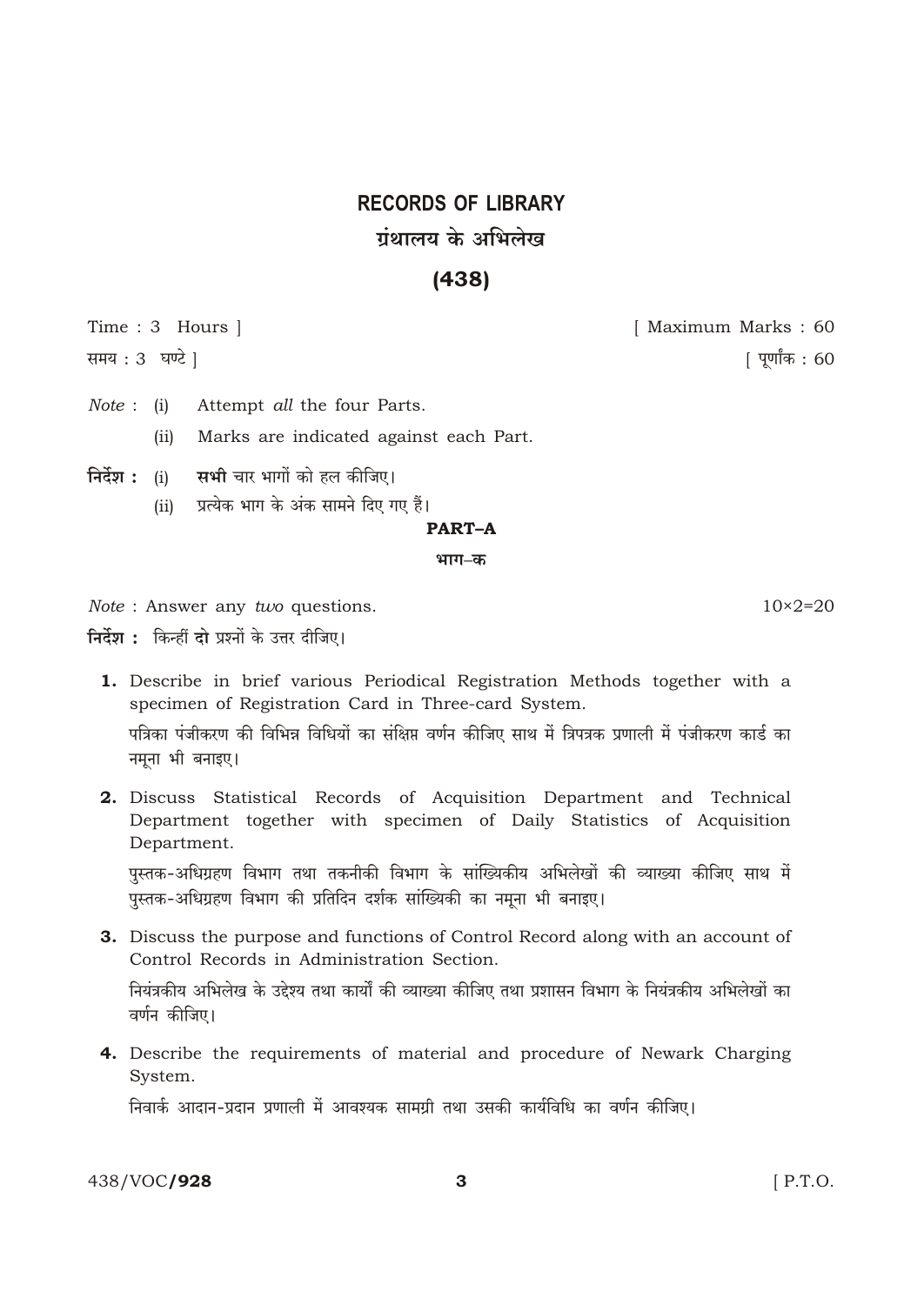# **PART-B**

### भाग–ख

Note: Answer any four questions.

 $5 \times 4 = 20$ 

- निर्देश : किन्हीं चार प्रश्नों के उत्तर दीजिए।
	- 5. Describe the functions of Check Card together with a specimen check card. एक नमूने का चेक कार्ड बनाकर उसके कार्यों का वर्णन कीजिए।
	- 6. Make a specimen of front side of library membership application form. पुस्तकालय सदस्यता आवेदन-पत्र के मुख भाग का एक नमूना बनाइए।
	- 7. Explain one-card system of periodical registration. एक-कार्ड प्रणाली के पत्रिका पंजीकरण की व्याख्या कीजिए।
	- 8. Explain card form of Accession Record along with specimen of recto of the card. कार्ड रूप परिग्रहण अभिलेख की व्याख्या उसके रेक्टो भाग के नमूने के साथ कीजिए।
	- 9. Prepare a specimen of verso and recto of card of one-card system. एक-पत्रक कार्ड प्रणाली के कार्ड के वर्सो और रेक्टो का एक नमुना बनाइए।
- 10. Discuss the purpose and use of Control Record. नियंत्रकीय अभिलेख के उद्देश्य तथा प्रयोग की व्याख्या कीजिए।

#### **PART-C**

#### भाग-ग

Note : Answer any ten questions.

 $1 \times 10 = 10$ 

निर्देश : किन्हीं दस प्रश्नों के उत्तर दीजिए।

11. Name the category of record which brings uniformity in work routines. अभिलेख की उस श्रेणी का नाम लिखिए जो वर्क रूटीन में एकरूपता लाता है।

438/VOC/928

 $\overline{\mathbf{A}}$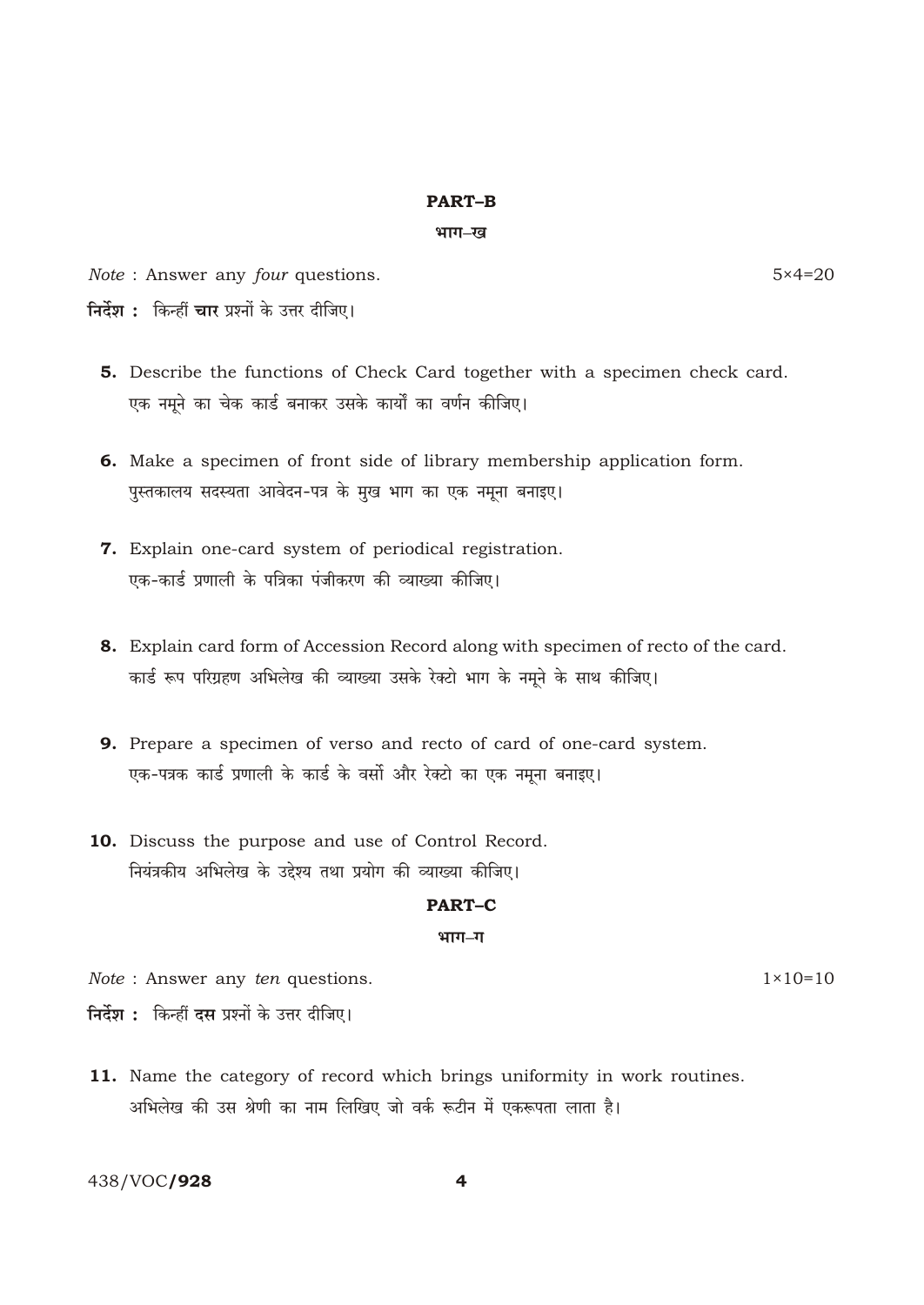- 12. Which Department maintains Accession Register? परिग्रहण पंजी किस विभाग में रखा जाता है?
- 13. Which Department conducts stock verification? भण्डार सत्यापन किस विभाग द्वारा किया जाता है?
- 14. Name the reading material acquired through advance payment on annual basis. उस पठन सामग्री का नाम लिखिए जिसको अग्रिम भुगतान द्वारा वर्षिक ढंग से मंगाया जाता है।
- 15. Name the Department maintaining record of staff deployment. कर्मचारियों का कार्य-निर्धारण अभिलेख किस विभाग में रखा जाता है?
- **16.** Record of catalogue cards filed is record. (Fill in the gap.) प्रसूची कार्ड फाइल किए जाने का अभिलेख —— अभिलेख है। (रिक्त स्थान की पूर्ति कीजिए।)
- 17. Which catalogue is called official catalogue? किस कैटलॉग को ऑफिशियल कैटलॉग कहते हैं?
- 18. Which record is used for stock verification? भण्डार सत्यापन के लिए किस अभिलेख का प्रयोग किया जाता है?
- 19. What is the meaning of charging? चार्जिंग का अभिप्राय क्या है?
- 20. What is the name of the column in Accession Register for recording lost or withdrawn books? परिग्रहण पंजी में खो जाने वाली या निकाल दी गई पुस्तक की जानकारी देने वाले कॉलम का शीर्षक क्या है?
- 21. Who gave the concept of shelf-list? शेल्फ-लिस्ट की संकल्पना किसने बनाई?
- 22. In which type of library periodicals assume more importance? किस प्रकार के पुस्तकालय में पत्रिकाएँ अधिक महत्त्व पाती हैं?

438/VOC/928

 $\overline{5}$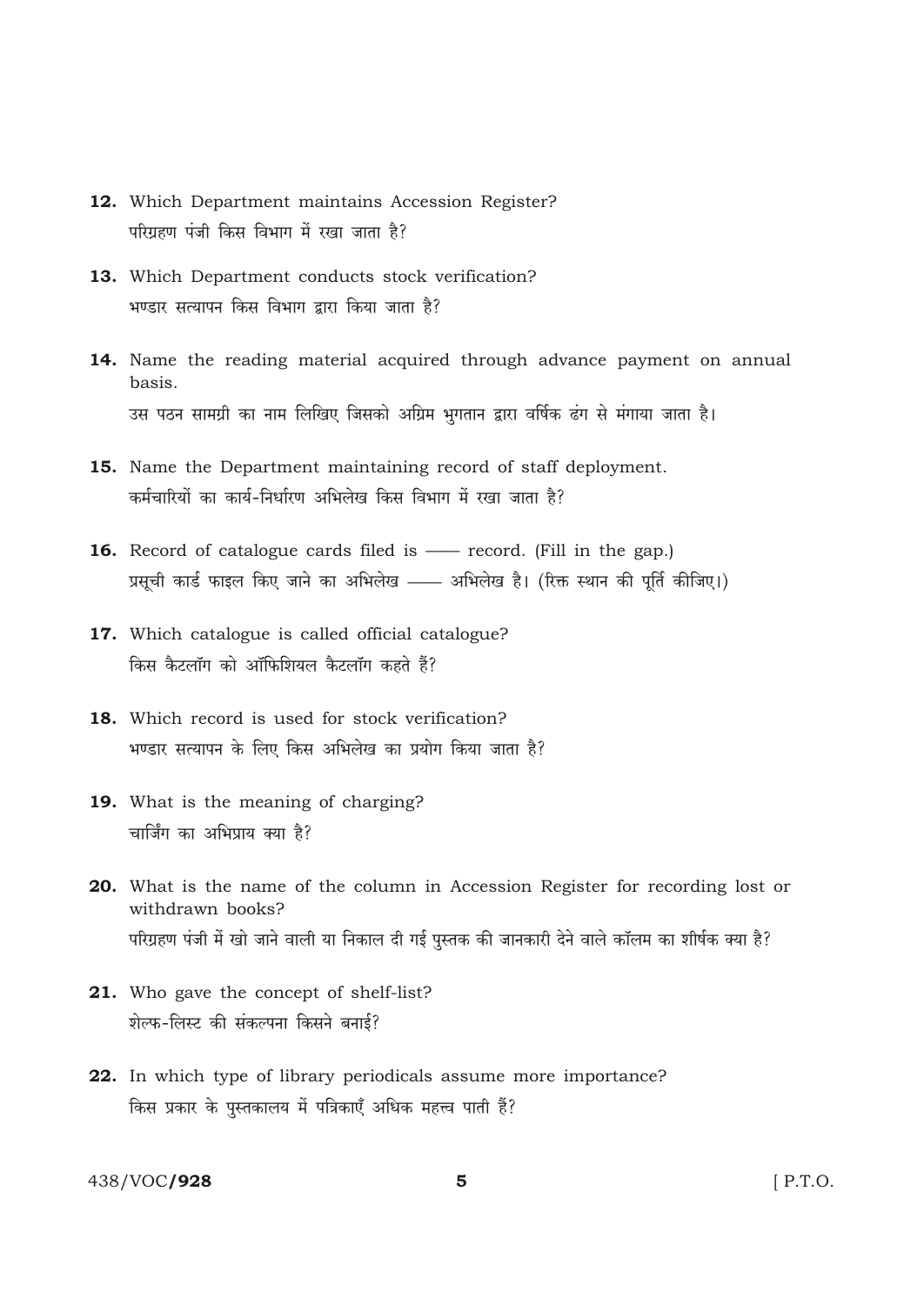- 23. Which Department collects indicators of user's preference? पाठक की प्राथमिकता दर्शाने वाले सचक किस विभाग में जमा किए जाते हैं?
- 24. Check card is part of registration system. (Fill in the gap.) चेक कार्ड —— पंजीकरण प्रणाली का अंश है। (रिक्त स्थान की पूर्ति कीजिए।)
- 25. Name the reference service that requires sustained efforts. सतत् प्रयास करने वाली संदर्भ सेवा का नाम लिखिए।

# **PART-D**

#### भाग-घ

- *Note*: (i) Answer *all* questions.
	- (ii) Write in your answer-book whether the following statements are correct or incorrect.  $\frac{1}{2} \times 20 = 10$
- निर्देश : (i) सभी प्रश्नों के उत्तर दीजिए।
	- (ii) निम्नलिखित कथनों को अपनी उत्तर-पुस्तिका में सही या ग़लत लिखिए।
- 26. Price entered in Accession Record is 'cost price'. परिग्रहण अभिलेख में लिखा मूल्य 'लागत मूल्य' होता है।
- 27. Call number consists of book number and collection number. कॉल नम्बर, पुस्तक नम्बर तथा संकलन नम्बर से मिलकर बनता है।
- 28. Accession Number is written on title page. परिग्रहण अंक शीर्षक पृष्ठ पर लिखा जाता है।
- 29. Short-Range Reference Service is provided with Ready Reference Books. अल्पकालिक संदर्भ सेवा त्वरित संदर्भ स्रोत द्वारा दी जाती है।
- **30.** Accession Record displays chronological growth of book collection. परिग्रहण अभिलेख पुस्तक-संकलन की बढ़ोतरी कालक्रमानुसार दर्शाता है।

438/VOC/928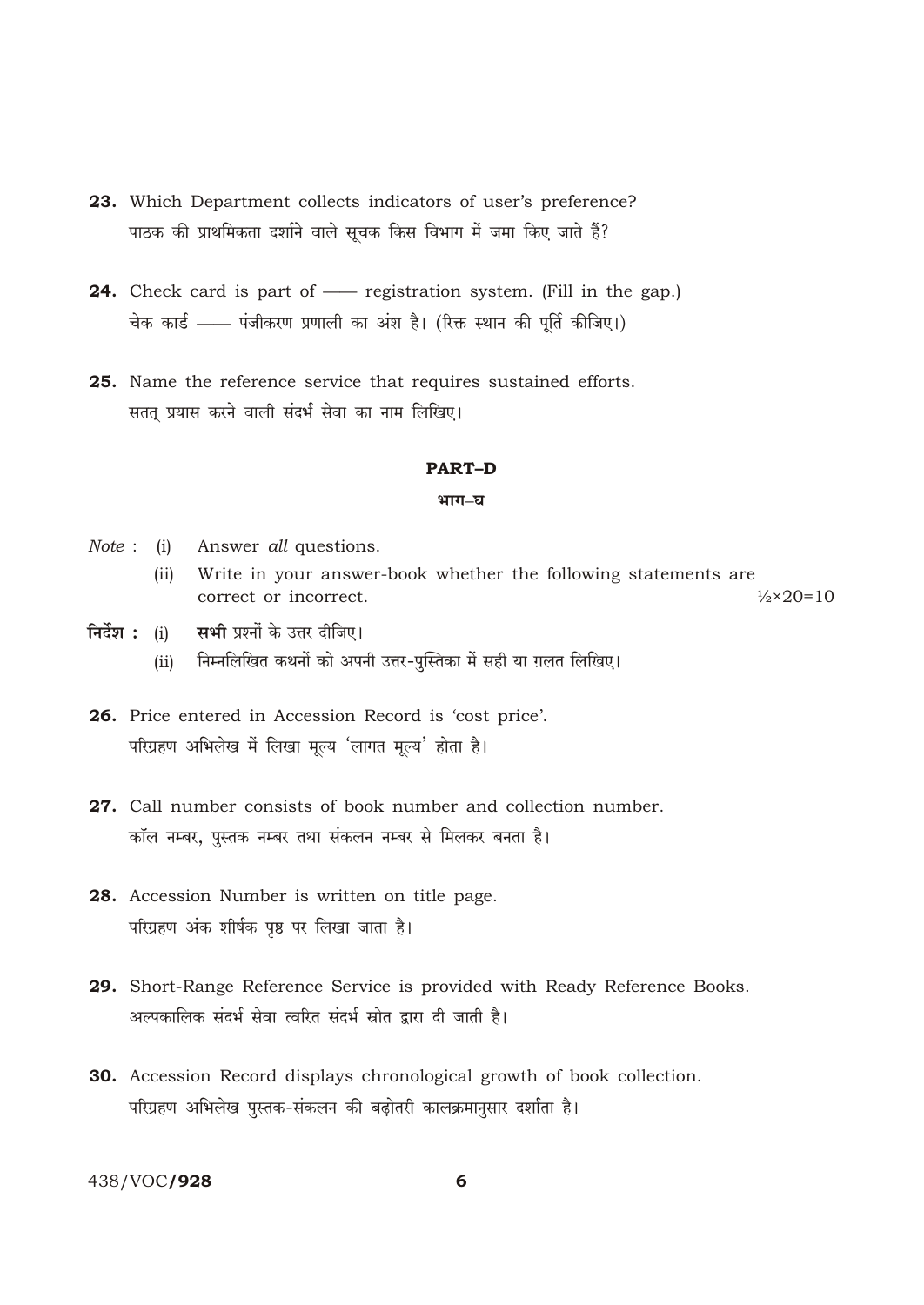- 31. Classified catalogue is kept under lock and key. वर्गीकृत कैटलॉग ताला-बंद रखा जाता है।
- 32. In three-card system, registration card alerts about non-receipt of periodical. त्रिपत्रक प्रणाली में पंजीकरण कार्ड पत्र-अप्राप्ति से सचेत कराता है।
- 33. Dummy system does not indicate number of books with a borrower. डमी प्रणाली पाठक को प्रदान पुस्तकों की संख्या नहीं दर्शाता है।
- 34. Newark system was developed by Nina Brown. निवार्क प्रणाली नीना बाउन ने विकसित किया था।
- 35. Statistical record justifies utility and desirability of library service. सांख्यिकीय अभिलेख पुस्तकालय सेवाओं की उपयोगिता तथा इच्छापूर्वकता दर्शाता है।
- 36. Invoice date and number can be left out in Accession Record. परिग्रहण अभिलेख में बिल की तारीख और संख्या लिखना छोड सकते हैं।
- 37. Control Record keeps proper record of library stock and equipments. नियंत्रकीय अभिलेख पुस्तकालय के भण्डार तथा उपकरणों के अभिलेख सही ढंग से रखते हैं।
- 38. File recording acquisition policy of library is Statistical Record. पुस्तकालय की पुस्तक-अधिग्रहण नीति की फाइल रेकॉर्डिंग सांख्यिकीय अभिलेख है।
- 39. Verifying non-receipt of periodicals in Ledger System is time consuming. लेजर प्रणाली में पत्रिका अप्राप्ति का सत्यापन समय लेता है।
- 40. Long-range service is part of Circulation Work. दीर्घकालीन सेवा आदान-प्रदान कार्य का भाग है।
- 41. Shelf-List is kept in open area. शेल्फ-लिस्ट खुले स्थान में रखी जाती है।

# 438/VOC/928